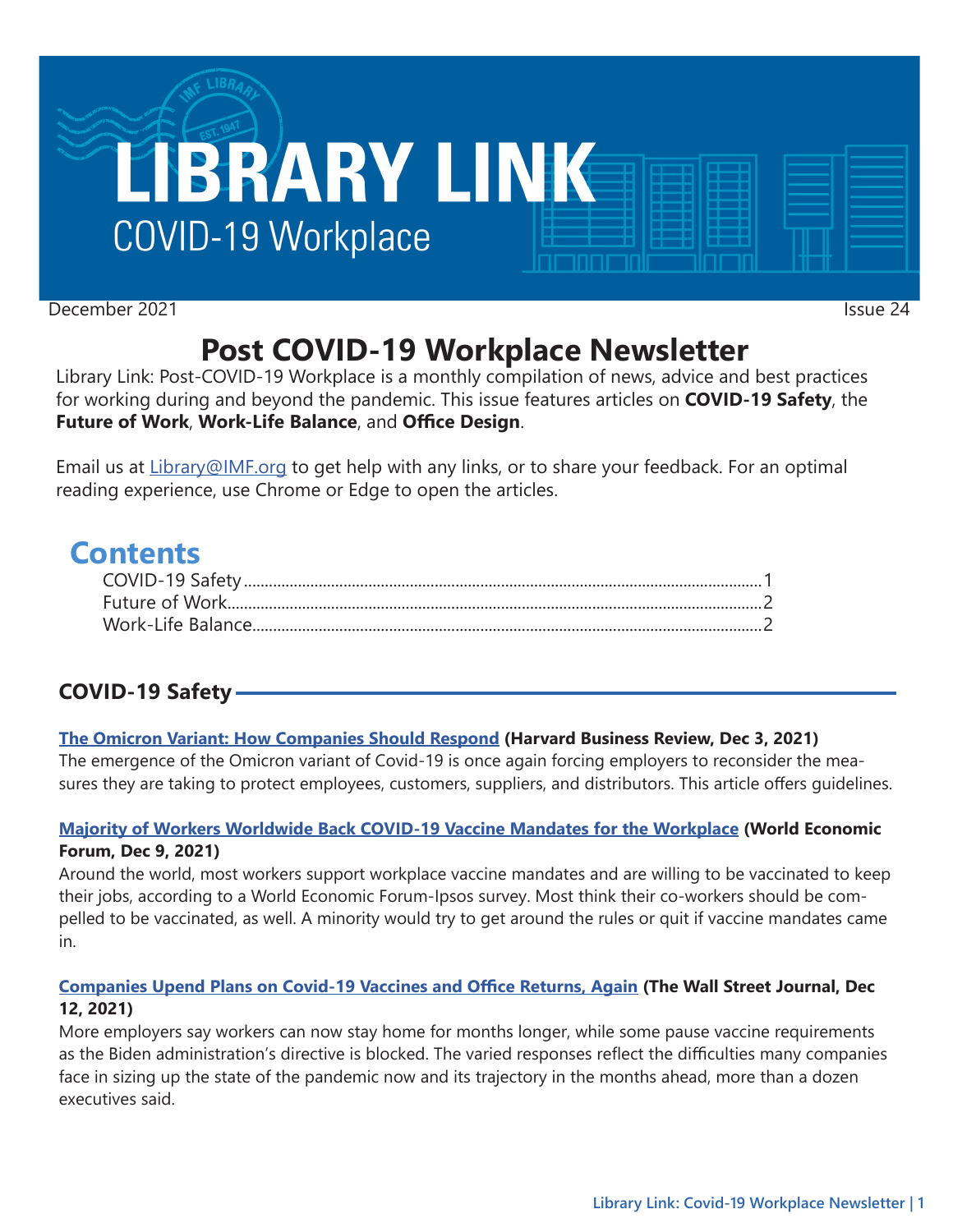## <span id="page-1-0"></span>**Future of Work**

#### **[How to Adapt to a Post-pandemic Workplace - Young Global Leaders Share Their Insights](http://t.imfconnect.imf.org/r/?id=h629753,302514a,30480f0) (World Economic Forum, Dec 3, 2021)**

Young Global Leaders share a forward-thinking approach to the modern workplace.

#### **[5 Ways For Sustainably Minded Companies to Build a Post-Pandemic Work Model](http://t.imfconnect.imf.org/r/?id=h629753,302514a,30480f1) (World Economic Forum, Dec 9, 2021)**

Many employees are fundamentally reconsidering what they want from their careers and how they want to work. And millions are quitting their jobs. Employers are not only trying to determine how to support the individual needs of a diverse workforce but also are reconsidering many of the basics of how work gets done today.

#### **[6 Workplace Lessons from 2021 to Carry Into Next Year](http://t.imfconnect.imf.org/r/?id=h629753,302514a,30480f2) (Time Magazine, Dec 14, 2021)**

In hindsight, something that feels especially striking about the end of last year—as we now prepare to enter a third year of the pandemic—is the optimism (and naivete) we all had that 2021 would be better. To be fair, in some ways, it was (thank you, science, for vaccines). But for the most part, we spent our second pandemic year the same way we spent the first: navigating the upheaval created by Covid.

## **Work-Life Balance**

#### **[Work-Life Balance Finally Happened. Then They Were Called Back to the Office](http://t.imfconnect.imf.org/r/?id=h629753,302514a,30480f3) (The Wall Street Journal, Dec 6, 2021)**

Giving up remote work can feel like a loss. Here are ways to bring some of the flexibility of working from home back with you.

#### **[How to Tell the Boss You're Burned Out \(Without Derailing Your Career\)](http://t.imfconnect.imf.org/r/?id=h629753,302514a,30480f4) (The Wall Street Journal, Dec 13, 2021)**

We're sharing more at work these days, but it can be risky to confess to being overwhelmed. Here's how and when to speak up.

## **Office Design**

#### **[Back to the Office: How to Reimagine Your Workspace so Employees Want to Come Back](http://t.imfconnect.imf.org/r/?id=h629753,302514a,30480f5) (Forbes, Dec 8, 2021)**

As the pandemic continues to evolve and companies strategize about how to get employees back into the office, a shift back to the BC (before Covid-19) way of doing things is likely not an option. To create excitement about returning to in-person work, we should reimagine the office by infusing the best of what both home and corporate offices have to offer.

#### **[After Covid Closures, a New Quest to Make Offices Less Awful](http://t.imfconnect.imf.org/r/?id=h629753,302514a,30480f6) (The Wall Street Journal, Dec 9, 2021)**

To lure workers back, companies are renovating spaces, using software so staff can coordinate visits and dangling upgraded food to make offices more appealing. 'You want to create a pull, not a push.'